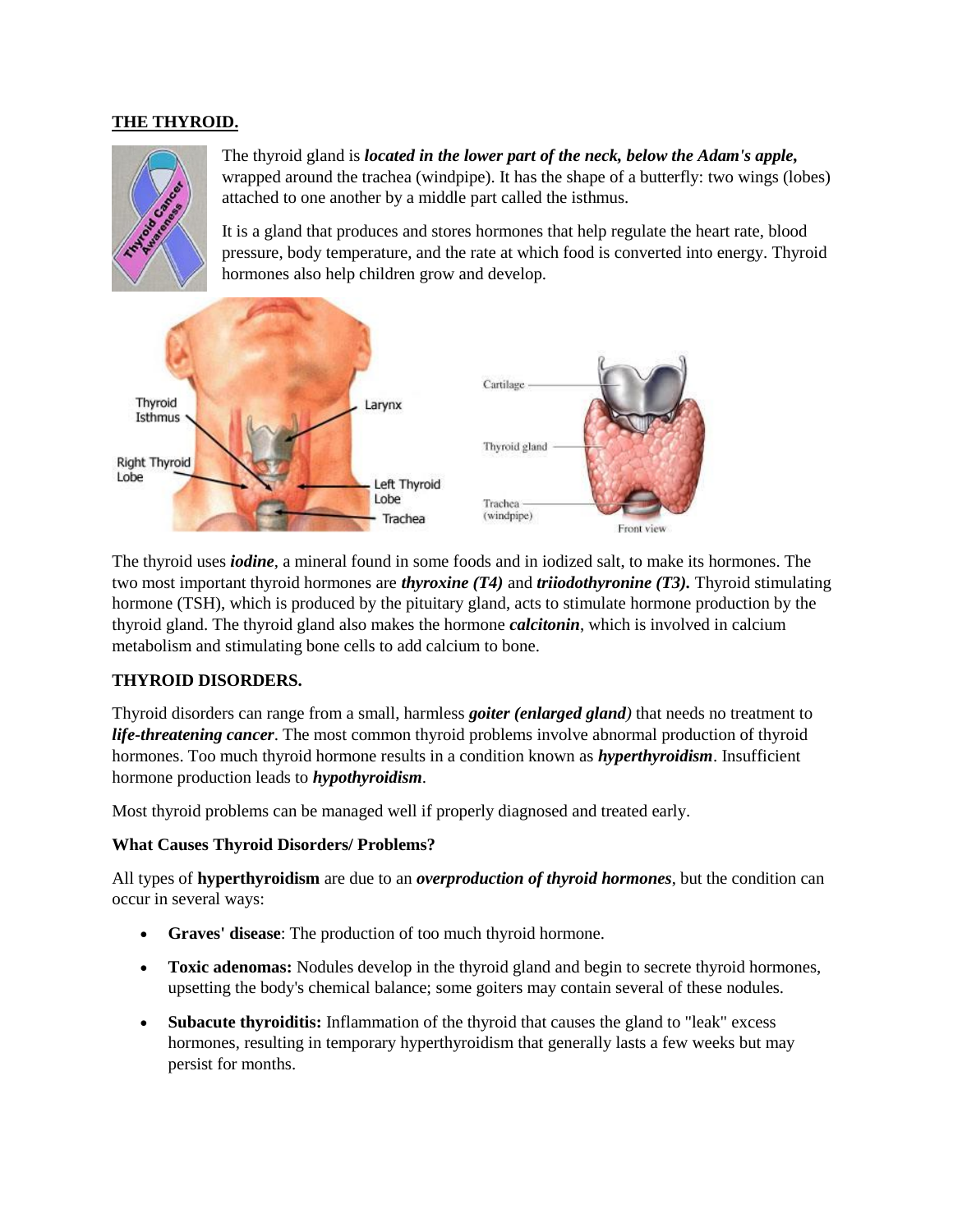**Pituitary gland malfunctions or cancerous growths** in the thyroid gland: Although rare, hyperthyroidism can also develop from these causes.

**Hypothyroidism**, by contrast, stems from an *underproduction of thyroid hormones*. Since your body's energy production requires certain amounts of thyroid hormones, a drop in hormone production leads to lower energy levels. Causes of hypothyroidism include:

- **Hashimoto's thyroiditis**: In this autoimmune disorder, the body attacks thyroid tissue. The tissue eventually dies and stops producing hormones.
- **Removal of the thyroid gland**: The thyroid may have been surgically removed or chemically destroyed.
- **Exposure to excessive amounts of iodide:** Cold and sinus medicines, the heart medicine amiodarone, or certain contrast dyes given before some X-rays may expose you to too much iodine.
- **Lithium**: This drug has also been implicated as a cause of hypothyroidism.

If untreated for long periods of time, hypothyroidism can bring on a **myxedema coma,** a rare but potentially fatal condition that requires immediate hormone treatment.

**Hypothyroidism poses a special danger to newborns and infants.** A lack of thyroid hormones in the system at an early age can lead to the development of cretinism (mental retardation) and dwarfism (stunted growth). In infants, as in adults, hypothyroidism can be due to these causes:

- A pituitary disorder
- A defective thyroid
- Lack of the gland entirely

A hypothyroid infant is unusually inactive and quiet, has a poor appetite, and sleeps for excessively long periods of time.

**Cancer of the thyroid gland** is quite rare and occurs in about 5% of thyroid nodules. You might have one or more thyroid nodules for several years before they are determined to be cancerous.

People who have received radiation treatment to the head and neck earlier in life, tend to have a higherthan-normal risk of developing thyroid cancer.

# **DIAGNOSIS**

# **Diagnosis of thyroid disorders is done though:-**

- Examining the patient's medical history and clinical presentation.
- Examining patient's family history.
- Physical examination.
- Blood tests to determine the levels of thyroid hormone and Thyroid Stimulating hormone.
- Radioiodine uptake tests:
- Thyroid computerized topographic scans
- Ultrasound to differentiate between fluid filled and solid nodules.
- Biopsy tests to determine if a nodule is malignant (cancerous) or benign (non-cancerous).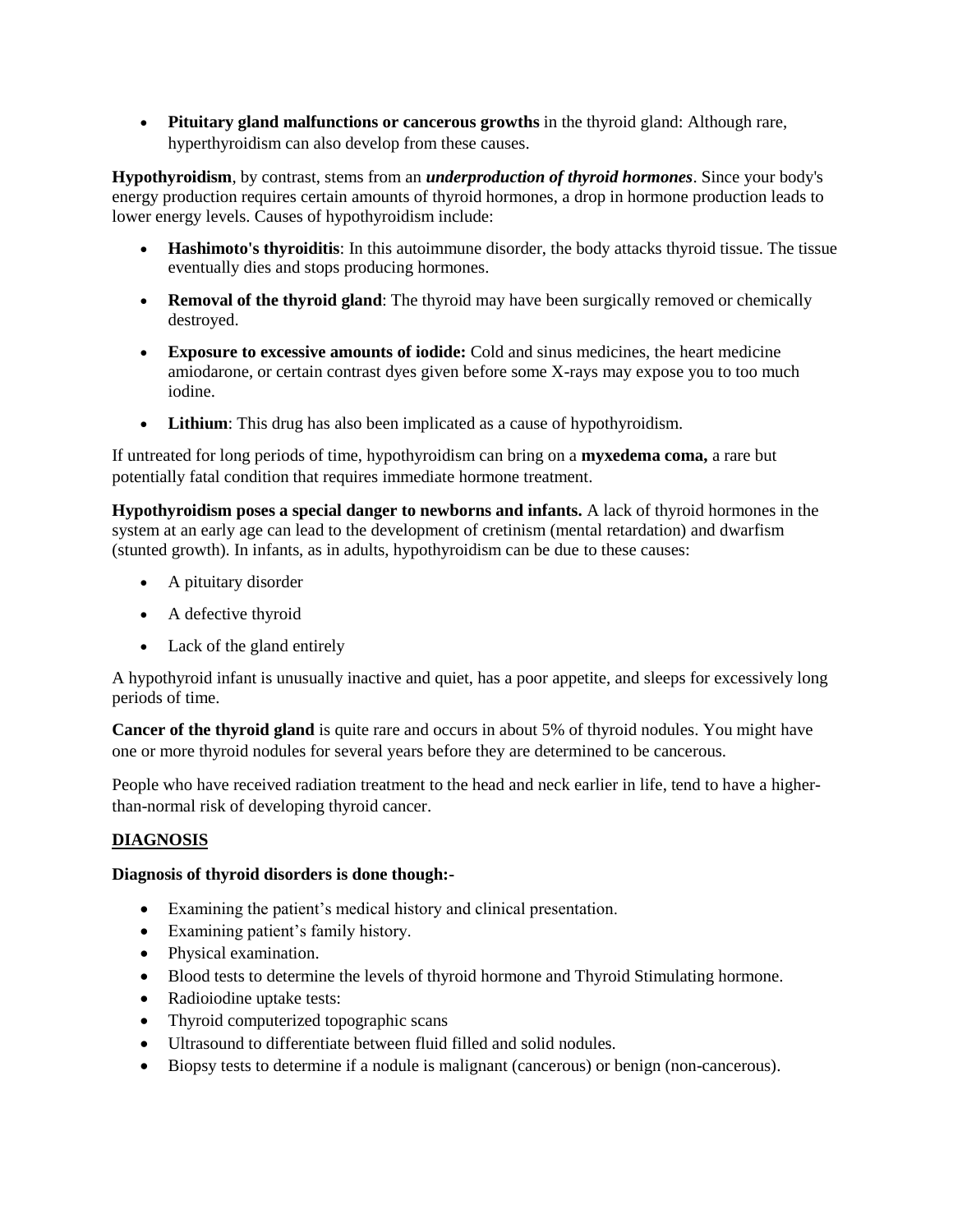It is common medical knowledge, that:

- 1) a person's "body temperature at rest" reflects their metabolic rate
- 2) this metabolic rate is largely determined by hormones secreted by the thyroid gland.

The function of the thyroid gland can then be determined by:

- 1) testing the levels of thyroid hormones
- 2) measuring a person's resting temperature/BBT.

To evaluate the different thyroid hormone levels, you need a doctor. But measuring your BBT you do yourself in your own home. All that you need do is purchase a Basal Body Thermometer and take your temperature as instructed by the doctor.

#### **Common signs & symptoms of hypothyroidism and hyperthyroidism.**



The thyroid may develop small lumps such as cysts, tumors and cancers. These lumps are called *nodules*. Most nodules are non-cancerous or benign. Most of the times they do not affect the hormone levels..

#### **THYROID CANCER.**

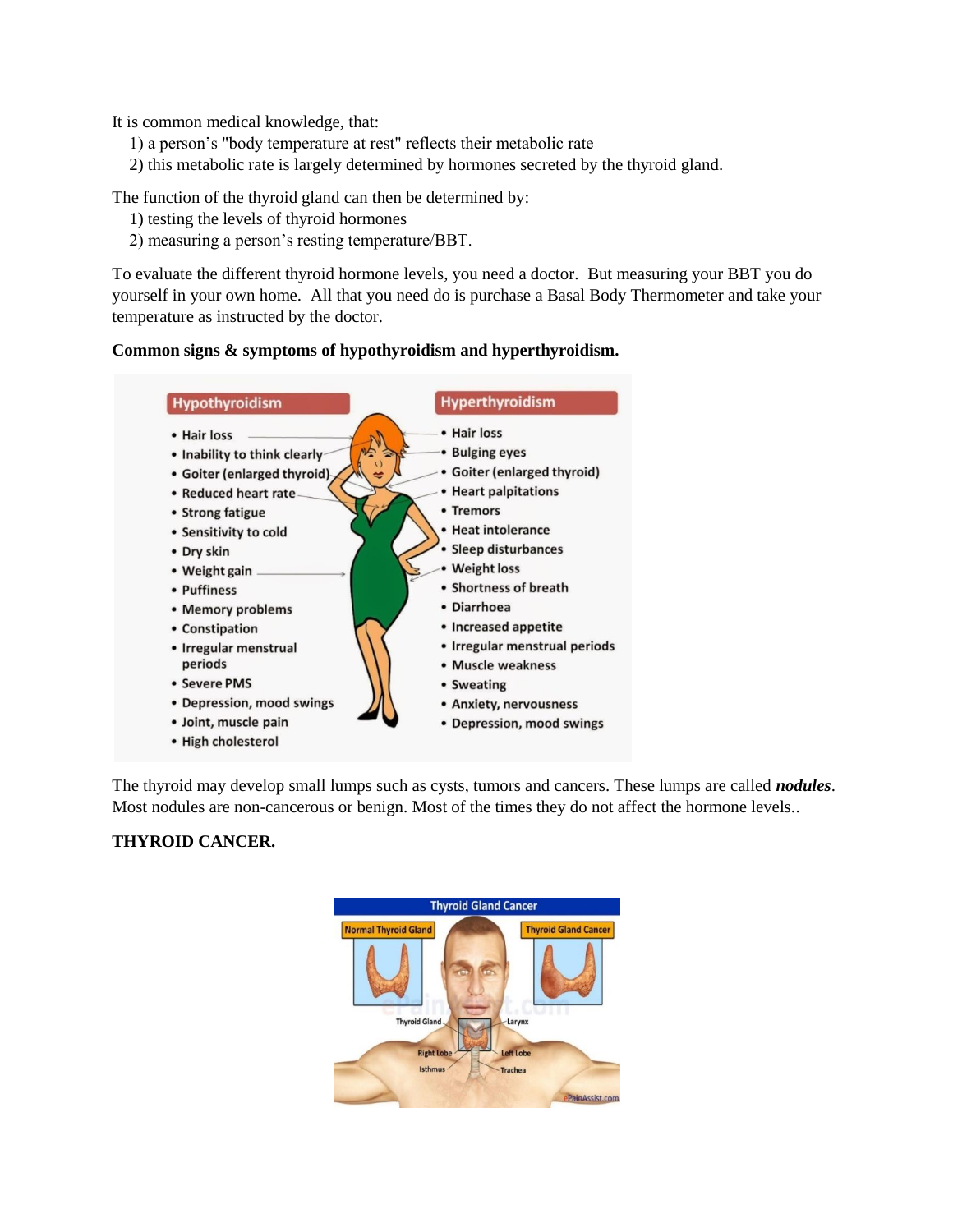Thyroid cancer is a disease that you get when abnormal cells begin to grow in your thyroid gland. The exact cause is not known but like other cancers, changes in the DNA of your cells seem to play a role. These DNA changes may include changes that are inherited as well as those that happen as you get older.

### **Risk factors.**

Things that increase the likelihood of acquiring thyroid cancer include:-

- Age. Risk increases with increase in age.
- Being female.
- Exposure to high levels of radiation, such as after a nuclear power accident.
- A personal or family history of thyroid disease or thyroid cancer. One rare type of thyroid cancer, called medullary thyroid cancer (MTC), runs in families.
- A family history of conditions such as MEN (multiple endocrine neoplasia) or FMTC (familial medullary thyroid carcinoma).
- A history of radiation treatments to the head, neck, or chest during childhood.
- Other inherited medical conditions, such as Gardner's syndrome and familial polyposis.

### **Symptoms**.

Thyroid cancer can cause several symptoms:

- You may get a lump or swelling in your neck. This is the most common symptom.
- Pain in your neck and sometimes in your ears.
- Trouble swallowing.
- Trouble breathing or have constant wheezing.
- Voice hoarseness.
- You may have a frequent cough that is not related to a cold.





Thyroid Cancer.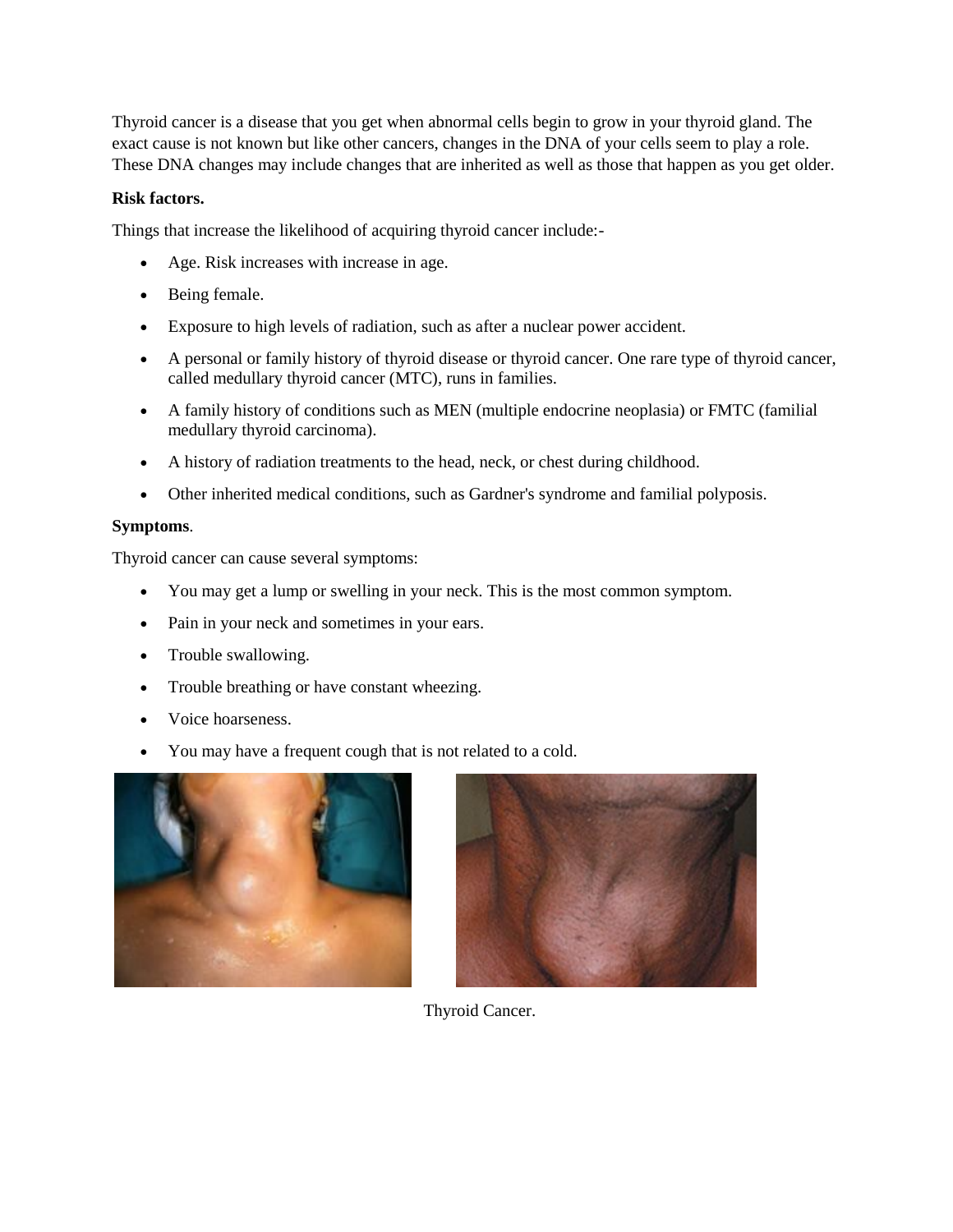

Ulcerated thyroid cancer.

#### **Staging.**

Stage refers to how severe the disease is and how far, if at all, the cancer has spread.



#### **Treatment.**

Thyroid cancer is treated with surgery and often with radioactive iodine. It rarely needs radiation therapy or chemotherapy. What treatment you need depends on your age, the type of thyroid cancer you have, and the stage of your disease.

#### **Surgery.**

Thyroid surgery is used to treat thyroid nodules, thyroid cancer, and hyperthyroidism. During this procedure, part or all of the thyroid gland is removed.

The kind of surgery you have may depend on your age, the type of nodule/ cancer you have, how much the cancer has spread, and your general health.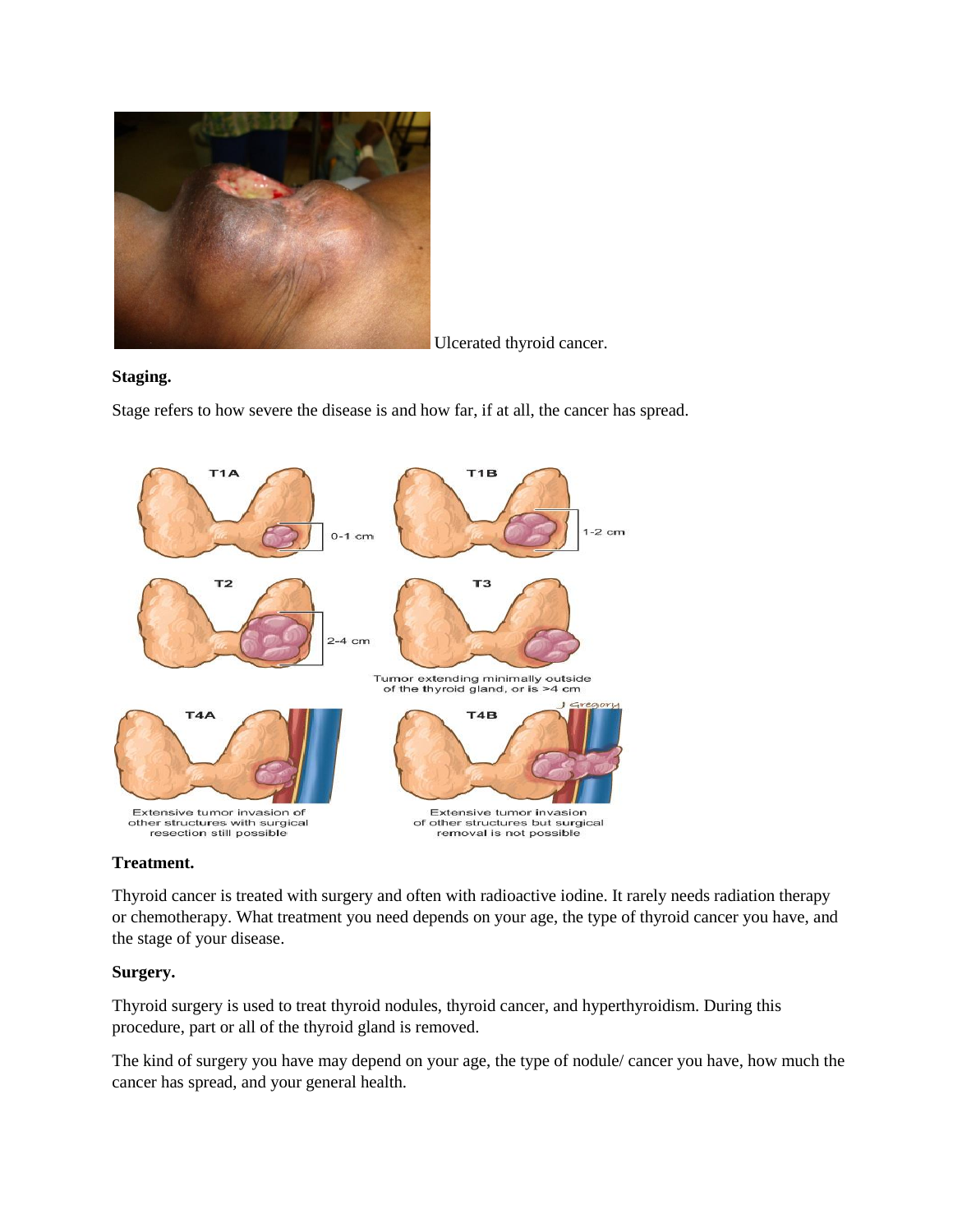Surgery can be performed conventionally (open surgery) or endoscopically ( Minimally invasive Video assisted thyroidectomy (MIVAT):

## **Open Surgery/ thyroidectomy.**

Radical neck dissection.



**Minimally invasive Video assisted thyroidectomy(MIVAT):** Is a minimally invasive surgery to remove the thyroid gland; a tiny video camera (laparoscope) and surgical instruments are inserted into several small "keyhole" incisions in the neck to perform the surgery.



#### **Surgery choices**

- **Thyroid lobectomy** removes only the affected part (lobe) of the thyroid gland.
- **Near-total thyroidectomy** removes all but a very small part of the thyroid gland. This is done in special cases with smaller tumors or if an experienced surgeon is not available.
- **Total thyroidectomy** removes the entire thyroid gland and all adjacent neck lymph nodes. This is the most common type of surgery **(Radical Thyroidectomy)**. It provides the highest rates of cure and also makes radioactive iodine treatment and thyroid hormone therapy work better.

During surgery, lymph nodes in the neck are removed and tested for cancer cells (lymphadenectomy). If thyroid cancer has spread to the lymph nodes, radioactive iodine is used to destroy the remaining cancer cells.